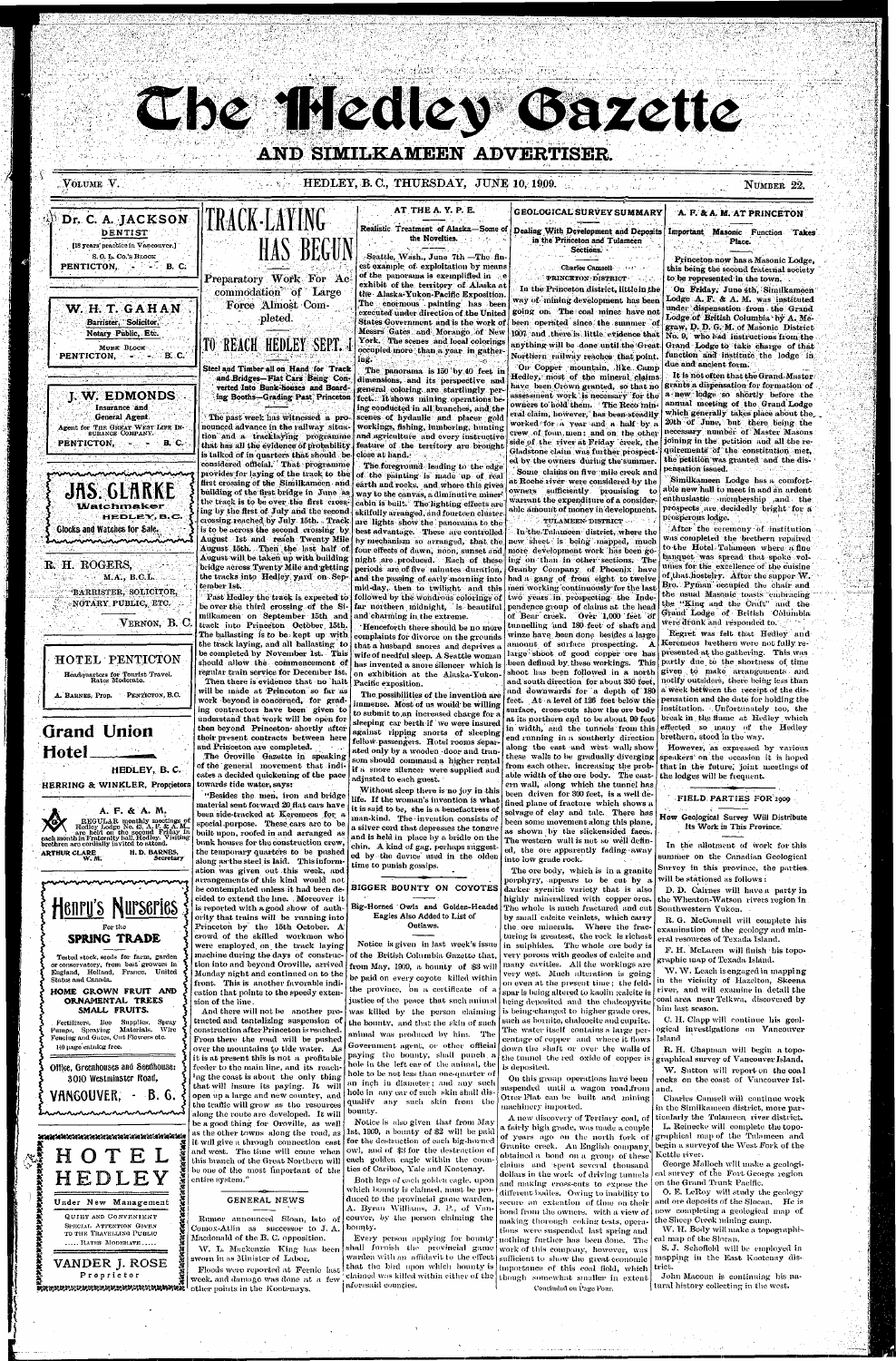#### THE HEDLEY GAZETTE, JUME 10, DOMINION FORESTRY REPOR cents to the slayer and 300 cents **The Bedley Cantle** out of the provincial exchequer | A Summary of the Contents of this Value without needlessly mulcting able Publication. Simikameen Advertiser. someone else for 25 cents sned on Thursdays, by the HEDLEY GAZETT<br>PRINTING AND PUBLISHING COMPANY,<br>LIMITED. at Jiedley, B. C. The Dominion forest reserves occup in order to preserve a little unan important place in the report fo necessary red tape. It may seem

Subscriptions in Advance

and

" (United States)...................... 2.50

**Advertising Rates** Measurement, 12 lines to the inch.

- Land Notices—Certificates of improvement, etc.<br>\$7.00 for 60-day notices, and \$5.00 for 30-day<br>notices.
- notices.<br>
Transient Advertisements—not exceeding one<br>
inch, \$1.00 for one insertion, \$5 cents for<br>
each subsequent insertion. Over one inch,<br>
10 cents per line for dirst insertion and 5<br>
cents per line for each subsequent
- 
- I reasons paysing in auvance.<br>
Contract Advertisements...One inch per month<br>
g1.25, over 1 inch and up to 4 inches, \$1.00<br>
per moh per month. To constant advertisers<br>
taking larger space than four inches, on<br>
application, of time.

Movertisements will be changed once every<br>month if advertiser desires, without any extra<br>eliarge. For changes oftener than once a month<br>the price of composition will be charged a regular rates.

Changes for contract advertisements should<br>be in the office by noon on Tuesday to secure<br>attention for that week's issue.

A. MEGRAW, Managing Editor.

| Full Moon | 5th               |         |       |           |       | New Moon<br>20                      |
|-----------|-------------------|---------|-------|-----------|-------|-------------------------------------|
|           | Last quar.<br>13. |         |       |           |       | First quar.<br>26.                  |
| 1900      |                   |         | APRIL |           |       | 1909                                |
|           |                   |         |       |           |       | Sun. Mon. Tues. Wed. Thu. Fri. Sat. |
|           |                   |         |       |           |       |                                     |
|           |                   |         |       |           |       | $\mathbf{1}^{\cdot}$                |
| 2         | -3                |         | 5.1   | $\cdot$ 6 |       |                                     |
| 9         | 10                | ΊI      | 12    | 13        | $1+$  | 15                                  |
| 16.       |                   | $17-18$ | 19    | 20        | 21    | $^{22}$                             |
| -23       | 24.               | - 25    | 26    | 27.       | $23-$ | 29                                  |

#### SIMPLIFY THE METHOD

The Provincial Government is acting wisely in increasing the bounty on coyotes from \$2 to \$3 and also adding the bighorned-owl and the goldenheaded eagle to the list, for both of these are exceedingly destructive to game as well as being enemies of the poultry yard.

Another thing that should be

a small matter, but nevertheless when the government is dealing with the bounty question let them finish up the whole job when they are at it. That the Treasury department doesn't realize the absurdity of the present practice is evident from the restriction  $\left| \text{imposed} \right|$  in connection with payment of the bounty on a golden-headed eagle, which requires that in order to get the bounty, both legs of the eagle must be submitted for the inspection of Bryan Williams at Victoria. Fancy Ashnola John's son getting on his cayuse and hiking over the Hope trail for Vancouver, with the two legs of a golden-headed eagle to collar the bounty of  $$2.00$  because the authorities at Victoria don't know whether local magistrates could be trusted to distinguish between the talons of a goldenheaded eagle and the spurs of a yellow-legged rooster.

### EDITORIAL COMMENTS

The names of Vancouver and Victoria should be changed to Deadman's and Songhee as these appear to be the centre of attraction for each.

It is announced that Sir Wilfrid Laurier is to continue in the leadership of the Liberal party indefinitely and that he will again appeal to the electors four years hence in that capacity. Like P. T. Barnum, Patti and other celebrities he will become noted for the number of his last appearances.

the year 1908 of the Superintendent o of Forestry, Mr. R. H. Campbell which has lately been issued. The Riding Mountain reserve, the largest of these, is the most fully treated. Its topography and condition in regard to lumbering are noted and emphasis is placed on the important place it must occupy in regard to the water supply of the adjacent country, both for domestic and industrial purposes. Ar evidence of the latter is the granting of permission to the Minnedosa Power Co., of Minnedosa, Man., to erect dam on Clear Lake, in the reserve, so as to render the water of the Little Saskatchewan available for the production of power. The timber survey of the reserve is practically completed. The fire ranging service on the reserve, and, in addition, on the Duck Lake and Porcupine reserves was during the year previous (1907) organized with a chief ranger in charge and six assistant rangers. The protection of game on the reserve is also being given consideration.

An important aspect of the management of the Moose Mountain reserve results from its use as a summer resort, especially along the shore of Fish Lake. Regulations for granting occupation of camping sites by lease or otherwise are under consideration. The main question in the management of the reserve is its protection from fire.

The setting aside of a permanent forest reserve to the north of the Saskatchewan river, opposite Prince Albert, has also been recommended. Notice is also taken of the resolution passed by the Irrigation Convention in 1907 favoring a forest reserve on the eastern slope of the rockies.

TIMBER REGULATIONS

The amended timber regulations dopted in December, 1907, are given in full. The main principle of these is that the timber is to be sold by public auction at the office of the timber agent for the district, and that before being offered for sale each berth shall be surveyed and shall be examined by a competent cruiser. The timber cruiser then submits a sworn  $\vert$ emover cruiser then submitts a sworn and south-easterly direction and bounded by<br>report as to the quantity and value of Lot 27S, to Lot 733, thence north-east to Lot<br>the timber and on this venert an unit 443, thence norththe timber and on this report an up-<br>start and the beat and the start of commencement, containing<br>set price for the berth is fixed by the  $\frac{42}{40}$  acros more or less.

| 1909.                 |                                                                                                                                                                                                                                                            |
|-----------------------|------------------------------------------------------------------------------------------------------------------------------------------------------------------------------------------------------------------------------------------------------------|
| Ť<br>į-<br>y          | THE BANK OF<br>1836<br>1909<br>British North America<br>73 Years in Business.<br>Capital and Reserve Over \$7,000,000                                                                                                                                      |
| е<br>t<br>×<br>ο<br>s | Small sums of money can<br><b>Money</b><br>be transmitted safely, con-<br>veniently and at trifling ex-<br>Orders<br>pense by our bankers' Asso-<br>ciation Money Orders.                                                                                  |
| t                     | Money Orders for<br>\$5.00 or under cost 3 cents.<br>5.00 to \$10.00<br>66<br>6.<br>10.00 to<br>46<br>30.00<br>"<br>10.<br>$30.00\,$ to $-50.00$<br>15 <sup>2</sup><br>66.<br>66.<br>46                                                                    |
|                       | Hedley Branch, - - L. G. MacHaffie, Manager                                                                                                                                                                                                                |
|                       | J. A. SCHUBERT                                                                                                                                                                                                                                             |
|                       | Has Just Received a consignment of<br><b>Men's Stylish Summer Suits</b><br>from the Broadway Tailoring Establishment,                                                                                                                                      |
|                       | Toronto. Very Good Fit and Cut.<br><b>OUR STOCK OF DRY GOODS IN</b><br><b>NOW</b><br>COMPLETE.                                                                                                                                                             |
|                       | A Dressmaking Department has been added—<br>Ladies are invited to call.                                                                                                                                                                                    |
|                       | A NICE LINE OF AMERICAN and CANA-<br>DIAN SUMMER FOOTWEAR                                                                                                                                                                                                  |
|                       | <b>Agent for Singer Sewing Machines</b>                                                                                                                                                                                                                    |
|                       | <b>SCHUBERT</b><br><b>HEDLEY.</b><br>В.<br>网络红果果树属 经税地地地部的船舶的船舶的船舶地地地地地的船舶的船地地地地地地地地地地地地地地地                                                                                                                                                                |
|                       |                                                                                                                                                                                                                                                            |
| lands :---            | NOTICE<br>SIMILKAMEEN LAND DISTRICT.<br>mm<br>DISTRICT OF YALE.<br><b>PAKE NOTICE that Henry Lee, of Fairview</b><br>Δ<br><b>1</b> B. C., secretary, intend to apply for permission to purchase the following described<br>(1). Liberal Policy Conditions. |
|                       | Commencing at a post planted at the north-<br>east, corner of Lot 619, thonce south-westerly<br>Generous Cash and Paid-up<br>bounded by -said Lot 619 to Lot 27S, thence                                                                                   |

súrance.

Automatically Extended In-

HENRY LEE

| done is to simplify the method                                                                                               |                                                                                                     | minister of the Interior.                                                             | Dated at Fairview, May 28th 1909.<br>$-21-10$                                                                                                                                                                                          | Management-                                                                                                                                                                                                                                                                                             |
|------------------------------------------------------------------------------------------------------------------------------|-----------------------------------------------------------------------------------------------------|---------------------------------------------------------------------------------------|----------------------------------------------------------------------------------------------------------------------------------------------------------------------------------------------------------------------------------------|---------------------------------------------------------------------------------------------------------------------------------------------------------------------------------------------------------------------------------------------------------------------------------------------------------|
| of payment of the bounty and                                                                                                 | The general criticism of the                                                                        | METEOROLOGICAL.                                                                       |                                                                                                                                                                                                                                        | Low Expenses and Growing                                                                                                                                                                                                                                                                                |
| make it uniform over the prov-                                                                                               | snap enjoyed by the civil ser-                                                                      |                                                                                       | <b>NOTICE</b>                                                                                                                                                                                                                          | Business.                                                                                                                                                                                                                                                                                               |
| ince. In the Greenwood and                                                                                                   | vants at Ottawa has proved                                                                          | The following are the readings show-                                                  |                                                                                                                                                                                                                                        | Well and Profitably Invest-.<br>ed Funds.                                                                                                                                                                                                                                                               |
| Grand Forks districts it is not                                                                                              | effective at last, an order hav-                                                                    | ing temperature, etc., for the week                                                   |                                                                                                                                                                                                                                        | Favorable Mortality Expe-                                                                                                                                                                                                                                                                               |
| so bad, for there the govern-                                                                                                | ing been issued extending the                                                                       | ending June. 5:                                                                       |                                                                                                                                                                                                                                        | rience.<br><b>Expanding Profits to Policy-</b>                                                                                                                                                                                                                                                          |
| ment agent authorizes deputy                                                                                                 | hours of attandance at the                                                                          | $\therefore$ AT THE MINE.<br>Maximum<br><b>Minimum</b>                                | NOTICE is hereby given that thirty days<br>of after date, I. James P. Cochrane, of<br>Osoyoos, B. C., intend to apply to the superint-<br>victoria, for renoval of a retail liquor licence<br>for the Osoyoos Hotel, located at Osoyoo | holders.                                                                                                                                                                                                                                                                                                |
| mining recorders or any other                                                                                                | offices in all the departments. May 39                                                              | 62<br>29<br>$\ddot{\phantom{0}}$                                                      | JAMES P. COCHRANE                                                                                                                                                                                                                      | POLICY IN THIS COM-                                                                                                                                                                                                                                                                                     |
| official of the government who                                                                                               | These will be for the future                                                                        | 65<br>$\ddot{\phantom{1}}$ .<br>$IJ$ une $J$<br>32<br>52                              | Osoyoos, B. C., June 3rd, 1909.<br>$22 - 1$                                                                                                                                                                                            |                                                                                                                                                                                                                                                                                                         |
| is authorized to collect govern-                                                                                             | $9$ a.m. to $5$ p.m., or an eight-                                                                  | 29<br>$\ddotsc$                                                                       |                                                                                                                                                                                                                                        | PANY PAYS                                                                                                                                                                                                                                                                                               |
| ment funds to pay out bounty                                                                                                 | hour day less the present al-                                                                       | 62<br>34<br>33<br>56                                                                  | THE                                                                                                                                                                                                                                    | You are invited to join its                                                                                                                                                                                                                                                                             |
| fees to anyone presenting a                                                                                                  | lowance of an hour and a half                                                                       | 29                                                                                    |                                                                                                                                                                                                                                        | ever-expanding household, to                                                                                                                                                                                                                                                                            |
| certificate from a Justice of the<br>Peace attesting the killing of                                                          | for lunch. Though there are a                                                                       | Average maximum temperature'58.42                                                     | ${\bf N}{\bf E}{\bf W}$                                                                                                                                                                                                                | become a partner in its ever-                                                                                                                                                                                                                                                                           |
| animals upon which there is a                                                                                                | number of very superior men in                                                                      | Average minimum<br>31.57<br>do.                                                       |                                                                                                                                                                                                                                        | growing business, and to share<br>equitably in all its benefits.                                                                                                                                                                                                                                        |
| bounty, taking a voucher from                                                                                                | the service, who are models of                                                                      | Mean temperature<br>44.99                                                             | ZEALAND                                                                                                                                                                                                                                |                                                                                                                                                                                                                                                                                                         |
| the payee in each case and                                                                                                   | diligence while in their offices                                                                    | Rainfall for the week<br>.57 inches.<br>-66.000<br>Snowfall                           |                                                                                                                                                                                                                                        | Full Information from Head<br>Office, Waterloo, Ont., or from:                                                                                                                                                                                                                                          |
| turning the voucher in as cash                                                                                               | and work in many cases far                                                                          | CORRESPONDING WEEK OF LAST YEAR                                                       | HOTEL                                                                                                                                                                                                                                  | William J. Twiss                                                                                                                                                                                                                                                                                        |
| to the government agent. In                                                                                                  | $longer$ than the regulation                                                                        | Highest maximum temperature 64.                                                       |                                                                                                                                                                                                                                        | MANAGER.                                                                                                                                                                                                                                                                                                |
| this district, however, the                                                                                                  | hours, these have been the ex-                                                                      | Average maximum<br>53.57<br>do                                                        |                                                                                                                                                                                                                                        | Fee Block, - 570 Granville St.                                                                                                                                                                                                                                                                          |
| deputy mining recorders are                                                                                                  | ception, the majority of the                                                                        | Lowest minimum<br>25<br>do                                                            | JOHN JACKSON; Propriet.or                                                                                                                                                                                                              | VANCOUVER, B. C.                                                                                                                                                                                                                                                                                        |
| not allowed to pay the bounties                                                                                              | employees in the various de-                                                                        | 26.<br>Average minimum<br>do<br>do<br>41.28<br>Mean                                   |                                                                                                                                                                                                                                        | A. MEGRAW, Local Agent.                                                                                                                                                                                                                                                                                 |
| and those who want to claim                                                                                                  | partments taking life very                                                                          | AT THE MILL.                                                                          | Everything New and First-Glass                                                                                                                                                                                                         |                                                                                                                                                                                                                                                                                                         |
| bounty on animals killed must                                                                                                | easily indeed in the four and a                                                                     | Maximum<br>Minimum                                                                    |                                                                                                                                                                                                                                        |                                                                                                                                                                                                                                                                                                         |
| either go to Fairview to the                                                                                                 | half hours of duty hitherto ex-<br>pected of them.—Columbian.                                       | May 30<br>-19<br>66<br>$\ddot{\phantom{0}}$                                           | Bar supplied with the Choicest<br>Liquors and Cigars, and Special                                                                                                                                                                      | Houses to Let.                                                                                                                                                                                                                                                                                          |
| government agent or impose on                                                                                                |                                                                                                     | 80<br>51<br>-31<br>$\ddot{\phantom{a}}$<br>49<br>73<br>June 1<br>$\ddot{\phantom{0}}$ | Attention paid to the Table.                                                                                                                                                                                                           | i Roomed House, Furnished, with good garden                                                                                                                                                                                                                                                             |
| the local magistrate by asking                                                                                               | اوا الواحد المعاملة المعاملة المحادثة المواريخ المناسبة المالية المالية المالية المالية المالية الم | $\sim$ $\sim$<br>00<br>40<br>$\ddot{\phantom{0}}$<br>$\ddotsc$                        |                                                                                                                                                                                                                                        | -\$15.00 per month.                                                                                                                                                                                                                                                                                     |
| him to pay it out of his own                                                                                                 | The American invasion of the                                                                        | 70<br>43<br>$\ddot{\phantom{a}}$<br>$\sim$ $\sim$                                     |                                                                                                                                                                                                                                        | 4 Roomed Cottage-\$10.00 per month.                                                                                                                                                                                                                                                                     |
|                                                                                                                              |                                                                                                     |                                                                                       |                                                                                                                                                                                                                                        |                                                                                                                                                                                                                                                                                                         |
| pocket and run the risk of                                                                                                   | Prairie Provinces is assuming                                                                       | $72\,$<br>42<br>$\ddot{\phantom{a}}$<br>$\sim$ $\sim$                                 | <b>PALAGE</b>                                                                                                                                                                                                                          | 3 Roomed Cottage-\$3.00 per month.<br>APPLY TO                                                                                                                                                                                                                                                          |
| losing 25 cents bank exchange                                                                                                | proportions that would be                                                                           | 73<br>40.                                                                             | <b>Feed &amp; Sale Stables</b><br>Livery,                                                                                                                                                                                              | F. H. FRENCH.                                                                                                                                                                                                                                                                                           |
| on each bounty paid. Very few                                                                                                | amazing if it were not so well                                                                      | Average maximum temperature 71.42<br>48.14<br>Average minimum<br>do                   | $---$ HEDLEY, B. C. $---$                                                                                                                                                                                                              |                                                                                                                                                                                                                                                                                                         |
| magistrates would make any                                                                                                   | understood that as our neigh-                                                                       | Mean<br>do<br>59.78                                                                   | If A good stock of Horses and Rigs on                                                                                                                                                                                                  | IN THE SUPREME COURT OF                                                                                                                                                                                                                                                                                 |
| charge for making out the cer-                                                                                               | bors begin to understand the                                                                        | Rainfall for the week .62 inches                                                      | Hand. If Orders for Teaming                                                                                                                                                                                                            | BRITISH COLUMBIA IN                                                                                                                                                                                                                                                                                     |
| tificate and swearing the payee,                                                                                             | advantages of residence in Can- Snowfall                                                            |                                                                                       | promptly attended to.                                                                                                                                                                                                                  | PROBATE.                                                                                                                                                                                                                                                                                                |
| but to ask him to do this for                                                                                                | ada they find the attraction ir-                                                                    | CORRESPONDING WEEK OF LAST YEAR<br>Highest maximum temperature 83                     | <b>STAGE LINE</b>                                                                                                                                                                                                                      | IN THE MATTER OF WILLIAM GEORGE                                                                                                                                                                                                                                                                         |
| nothing and pay besides out of                                                                                               | resistible. Last year, according                                                                    | 71.42<br>Average<br>do.<br>do                                                         | aily, leaving Hedley 8 a.m.<br>Stage                                                                                                                                                                                                   | WEST, DECEASED.<br>and                                                                                                                                                                                                                                                                                  |
| his own pocket 200 cents to the                                                                                              | to the statistics, sixty thousand                                                                   | Lowest minimum<br>37.<br>do                                                           | and arriving at Keremeos at 11 a.m.                                                                                                                                                                                                    | IN THE MATTER OF THE "OFFICIAL                                                                                                                                                                                                                                                                          |
| duly attested slayer of a coyote,                                                                                            | Americans settled in Canada,                                                                        | Average<br>46.28<br>do<br>do                                                          | connecting with Penticton stage                                                                                                                                                                                                        | ADMINISTRATORS' ACT."                                                                                                                                                                                                                                                                                   |
| make out a voucher and send it bringing with them sixty million $\lceil$ Mean                                                |                                                                                                     | 58.85<br>do                                                                           | and Great Northern Railway.                                                                                                                                                                                                            |                                                                                                                                                                                                                                                                                                         |
| by mail to the government dollars worth of property; and                                                                     |                                                                                                     |                                                                                       | Office of Dominion Express Company.                                                                                                                                                                                                    |                                                                                                                                                                                                                                                                                                         |
| agent at Fairview and wait for the indications for this year are                                                             |                                                                                                     | Try<br>Urterennung                                                                    |                                                                                                                                                                                                                                        |                                                                                                                                                                                                                                                                                                         |
| the return of his money which seventy-five thousand and                                                                      |                                                                                                     |                                                                                       | WOOD FOR SALE!                                                                                                                                                                                                                         |                                                                                                                                                                                                                                                                                                         |
| may come in the form of a seventy-five million respective-                                                                   |                                                                                                     |                                                                                       |                                                                                                                                                                                                                                        |                                                                                                                                                                                                                                                                                                         |
| government check on the bank  ly. Perhaps the value placed<br>at Penticton for which he can on the newcomers is exaggerat-   |                                                                                                     |                                                                                       | Phone H. - INNIS BROS. Proprietors.                                                                                                                                                                                                    | NOTICE IS HEREBY GIVEN that by an Order made by his Honour Fred Calder,<br>Acting-Local Judge of this Honour Fred Calder,<br>dated the 10th day of May, A.D., 1909, t.<br>mdersigned was appointed administrator or<br>all and singular th<br>November, A. D. 1908.                                     |
|                                                                                                                              |                                                                                                     |                                                                                       |                                                                                                                                                                                                                                        |                                                                                                                                                                                                                                                                                                         |
| only get 175 cents in cash at ed, but even dropping several<br>any other bank in the district, millions referred to above it |                                                                                                     |                                                                                       | F O R                                                                                                                                                                                                                                  |                                                                                                                                                                                                                                                                                                         |
| is to work a petty imposition will be realized that this immi-                                                               |                                                                                                     |                                                                                       |                                                                                                                                                                                                                                        |                                                                                                                                                                                                                                                                                                         |
| on the local magistrate. If the gration is the best that has                                                                 |                                                                                                     |                                                                                       |                                                                                                                                                                                                                                        | ALL PERSONS having claims against the<br>estate of the said deceased are required to<br>send the same with the particulars thereof duly<br>rerified to the undersigned on or before the Lst<br>day of July A. D., 1999 and all persons in<br>signed forthwith.<br>Dated this 11th day of May A.D. 1909. |
| Government is to give \$3.00 for been attracted to the Dominion.                                                             |                                                                                                     | CEYLON TEA.                                                                           | TRY<br>THE                                                                                                                                                                                                                             | ALEC. D. MACINTYRE                                                                                                                                                                                                                                                                                      |
| killing a coyote let it be 300 - Columbian.                                                                                  |                                                                                                     | Pure and Invigorating.                                                                | $D60t$ .<br> Gazette                                                                                                                                                                                                                   | Official Administrator for the County<br>Court, Districtef Yale, Kamloops, B.C.<br>$10 - 3$                                                                                                                                                                                                             |
|                                                                                                                              |                                                                                                     |                                                                                       |                                                                                                                                                                                                                                        |                                                                                                                                                                                                                                                                                                         |